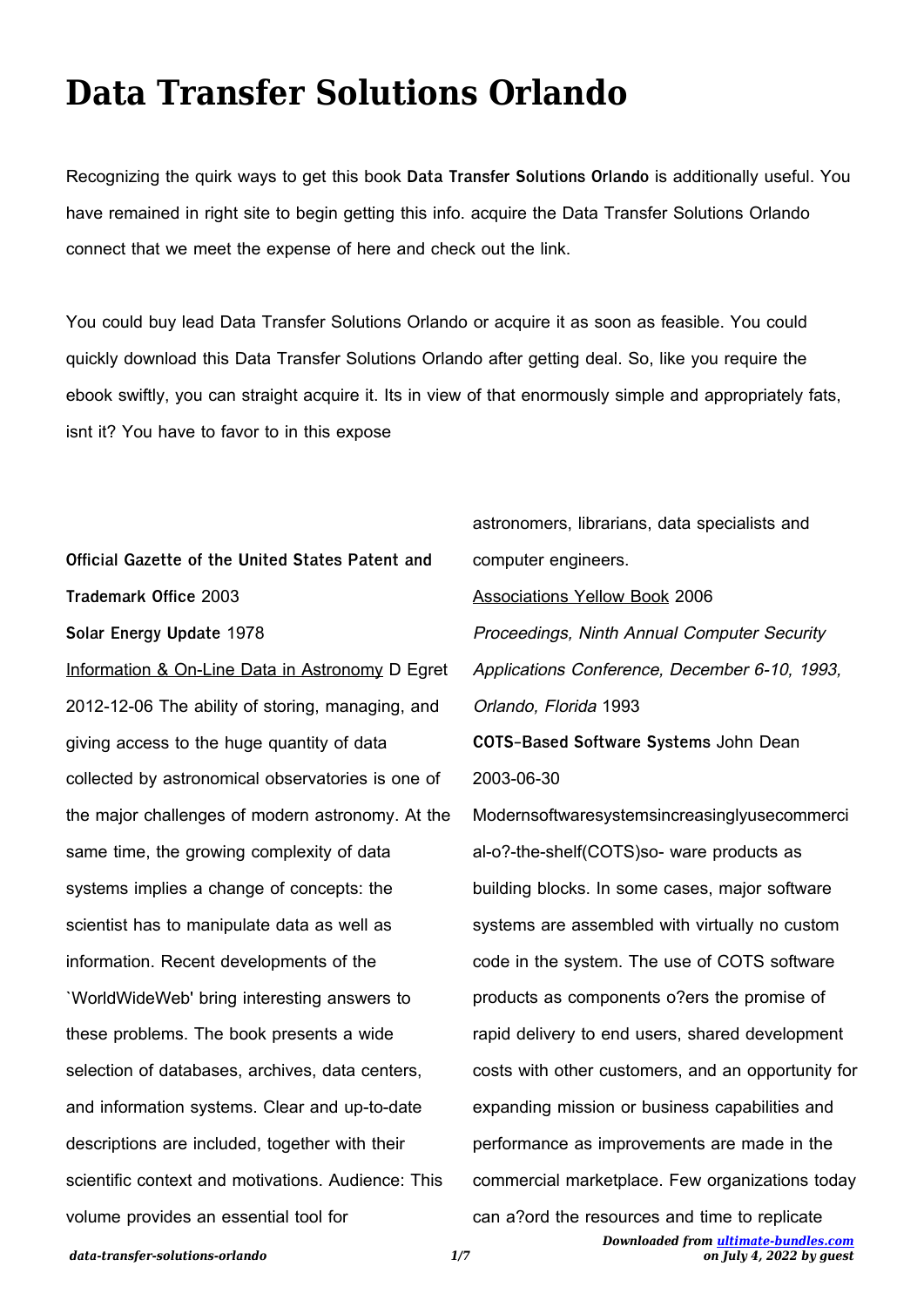market-tested capabilities. Yet, the promise of COTS products is too often not realized in practice. There have been more failures than successes in using COTS software products. The research and software practitioner communities have been working with COTS-based software systems for a number of years. There is now su?cient documented experience in the community to collect, analyze, and disseminate success stories, common failings, lessonslearned, and research advances. The mounting experience shows that the e?ective use of COTS software products in major software systems demands new skills, knowledge, and abilities, changed roles and responsibilities, and di?erent techniques and processes. The International Conference on COTS-Based Software Systems (ICCBSS) focuses on the challenges of building and maintaining systems that incorporate COTSsoftwareproducts.Theconferencesponsors,th eNationalResearchCo- cil Canada, the Software Engineering Institute, and the University of Southern California Center for Software Engineering, aim to bring together managers, velopers, maintainers, and researchers to share their expertise and experience. **1999 IEEE International Conference on**

**Acoustics, Speech, and Signal Processing** 1999 **Parallel and Distributed Processing** Fla.) International Parallel Processing Symposium 1998 (Orlando 1998-03-18 This book constitutes

the refereed proceedings of 10 international workshops held in conjunction with the merged 1998 IPPS/SPDP symposia, held in Orlando, Florida, US in March/April 1998. The volume comprises 118 revised full papers presenting cutting-edge research or work in progress. In accordance with the workshops covered, the papers are organized in topical sections on reconfigurable architectures, run-time systems for parallel programming, biologically inspired solutions to parallel processing problems, randomized parallel computing, solving combinatorial optimization problems in parallel, PC based networks of workstations, fault-tolerant parallel and distributed systems, formal methods for parallel programming, embedded HPC systems and applications, and parallel and distributed real-time systems.

Network World 1993-08-23 For more than 20 years, Network World has been the premier provider of information, intelligence and insight for network and IT executives responsible for the digital nervous systems of large organizations. Readers are responsible for designing, implementing and managing the voice, data and video systems their companies use to support everything from business critical applications to employee collaboration and electronic commerce. Water, 1968-1980 American Institute of Chemical Engineers 1980

**Modeling and Simulation for Military Operations II**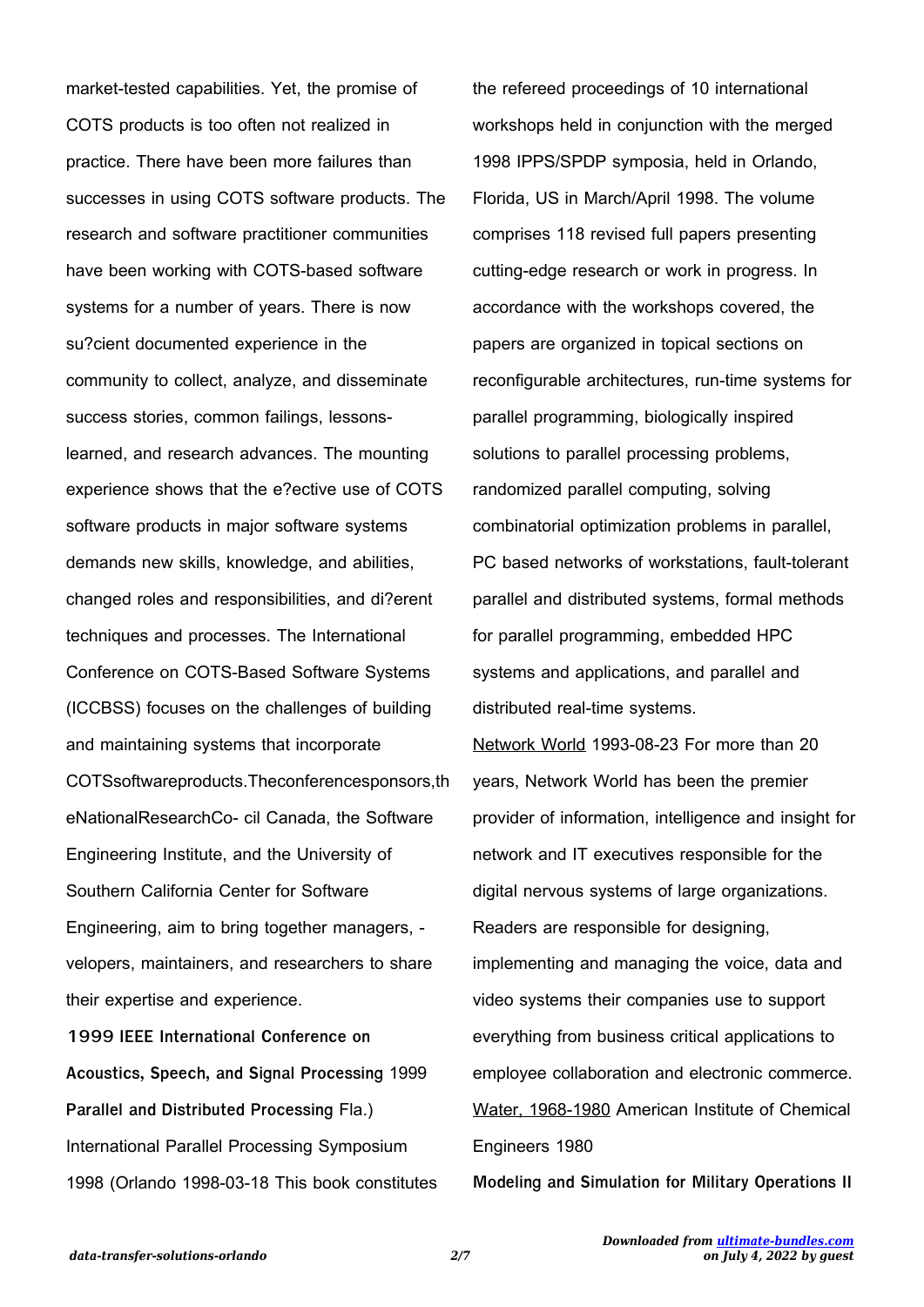William K. Schum 2007 Proceedings of SPIE present the original research papers presented at SPIE conferences and other high-quality conferences in the broad-ranging fields of optics and photonics. These books provide prompt access to the latest innovations in research and technology in their respective fields. Proceedings of SPIE are among the most cited references in patent literature.

## **2.5G-3G Monthly Newsletter**

27th Annual International Computer Software and Applications Conference 2003 In the COMPSAC tradition, the proceedings spans a broad and diverse range of both technical and non-technical topics, from basic methodology and software process design to such practical concerns as liability, risk and insurance issues.

Scientific and Technical Aerospace Reports 1995 Lists citations with abstracts for aerospace related reports obtained from world wide sources and announces documents that have recently been entered into the NASA Scientific and Technical Information Database.

Applied Mechanics Reviews 1979 **U.S. Government Research & Development Reports** 1967

**Conference Record of the Eighteenth Annual ACM Symposium on Principles of Programming Languages** 1991

Education and Technology in Sciences Klinge Orlando Villalba-Condori 2020-04-08 This book constitutes the refereed proceedings of the First International Congress on Education and Technology in Sciences, CISETC 2019, held in Arequipa, Peru, in December 2019. The 12 full papers presented in the volume were carefully reviewed and selected from 96 submissions. The papers are focused on the two main topics: pedagogical practice in the sciences, focused specificaly on science education; and complementary aspects of science teaching, which considers all the elements that can contribute to science education. **Electronic Design** 2005 **Local Therapies for Glioma** M. Westphal 2012-12-06 In addition to surgery and radiotherapy, local treatment modalities for the management of brain tumours are increasingly being developed and clinically tested. This book describes for the first time basic tumour biology as well as all current procedures in progress at the most recent level of knowledge, presented by leading experts in the respective fields. Image guided resection procedures, fluorescence guided surgery, developments in interstitial radiosurgery are addressed, just as intracavitary chemotherapy and all current concepts and studies of interstitial targeted therapy. Owing to its topicality this book will remain for long the standard for this comprehensively treated subject.

**AIChE Symposium Series** 1980

**Data Management Technologies and Applications**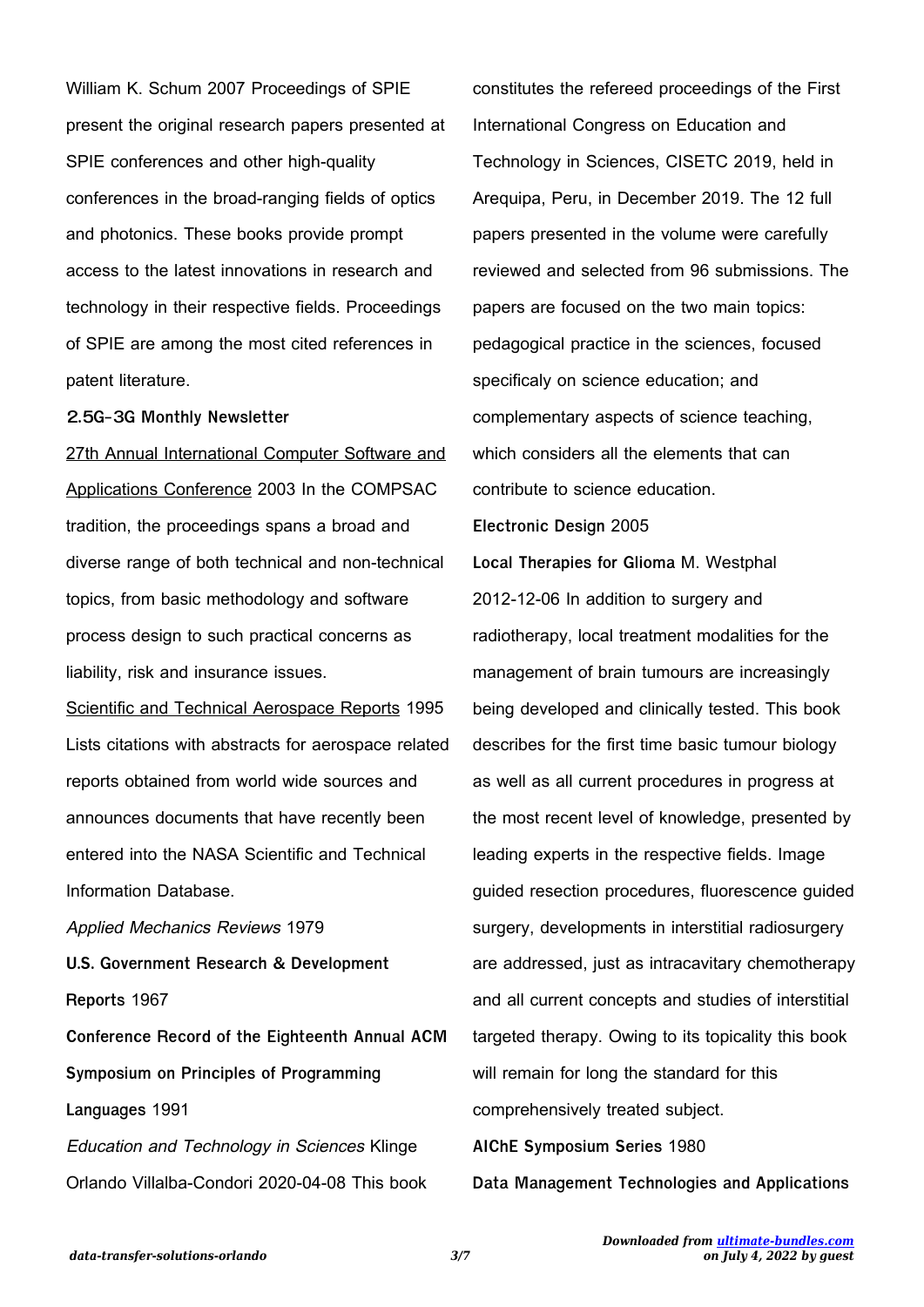Markus Helfert 2015-10-30 This book constitutes the thoroughly refereed proceedings of the Third International Conference on Data Technologies and Applications, DATA 2014, held in Vienna, Austria, in August 2014. The 12 revised full papers were carefully reviewed and selected from 87 submissions. The papers deal with the following topics: databases, data warehousing, data mining, data management, data security, knowledge and information systems and technologies; advanced application of data. **Modeling of the Atmosphere** Laurence S. Rothman 1988

**Hypercube Multiprocessors, 1987** Michael T. Heath 1987-01-01 Proceedings -- Parallel Computing.

Data Access and Storage Management for Embedded Programmable Processors Francky Catthoor 2013-03-14 Data Access and Storage Management for Embedded Programmable Processors gives an overview of the state-of-theart in system-level data access and storage management for embedded programmable processors. The targeted application domain covers complex embedded real-time multi-media and communication applications. Many of these applications are data-dominated in the sense that their cost related aspects, namely power consumption and footprint are heavily influenced (if not dominated) by the data access and storage aspects. The material is mainly based on

research at IMEC in this area in the period 1996-2001. In order to deal with the stringent timing requirements and the data dominated characteristics of this domain, we have adopted a target architecture style that is compatible with modern embedded processors, and we have developed a systematic step-wise methodology to make the exploration and optimization of such applications feasible in a source-to-source precompilation approach.

**Commerce Business Daily** 1998-10 **Proceedings of the Technical Conference** 1985 **MSDN Magazine** 2004

**PC Mag** 2005-01 PCMag.com is a leading authority on technology, delivering Labs-based, independent reviews of the latest products and services. Our expert industry analysis and practical solutions help you make better buying decisions and get more from technology. **HCI in Business, Government and Organizations.** Information Systems and Analytics Fiona Fui-Hoon Nah 2019-07-10 This two-volume set LNCS 11588 and 11589 constitutes the refereed proceedings of the 6th International Conference on Business, Government, and Organizations, HCIBGO 2019, held in July 2019 as part of HCI International 2019 in Orlando, FL, USA. HCII 2019 received a total of 5029 submissions, of which 1275 papers and 209 posters were accepted for publication after a careful reviewing process. The 63 papers presented in these two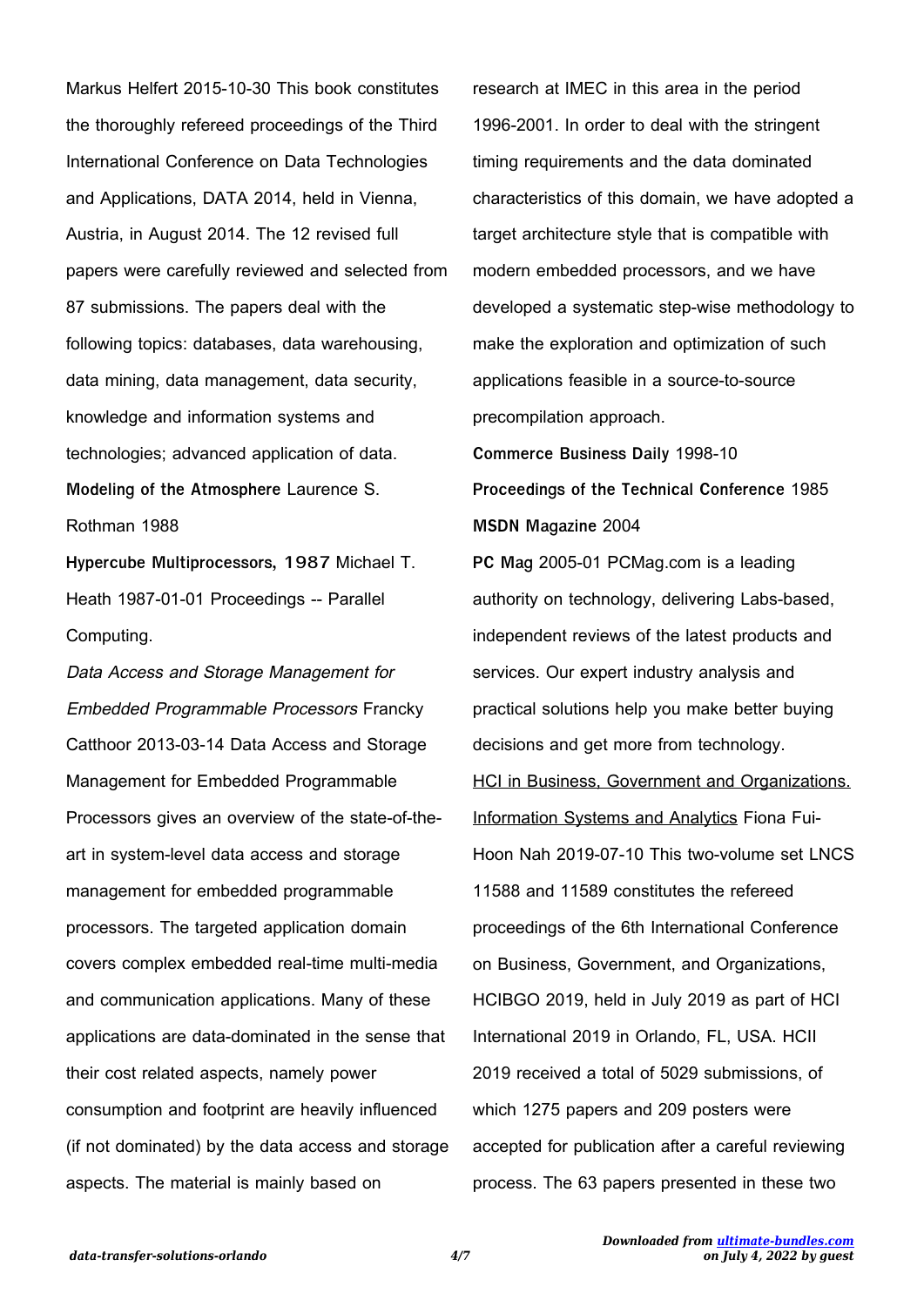volumes are organized in topical sections named: Electronic, Mobile and Ubiquitous Commerce, eBanking and Digital Money, Consumer Behaviour, Business Information Systems, Dashboards and Visualization, Social Media and Big Data Analytics in B

12th International Symposium on System Synthesis 1999 These proceedings cover: realtime and low power system design; performance issues in system design; memory design for embedded systems; architectural synthesis; and system design methodologies."

**Index of Trademarks Issued from the United States Patent and Trademark Office** 1998 IBM ProtecTIER Implementation and Best Practices Guide Karen Orlando 2016-08-16 This IBM® Redbooks® publication provides best practice guidance for planning, installing, configuring, and employing the IBM TS7600 ProtecTIER® family of products. It provides the latest best practices for the practical application of ProtecTIER Software Version 3.4. This latest release introduces the new ProtecTIER Enterprise Edition TS7650G DD6 model high performance server. This book also includes information about the revolutionary and patented IBM HyperFactor® deduplication engine, along with other data storage efficiency techniques, such as compression and defragmentation. The IBM System Storage® TS7650G ProtecTIER Deduplication Gateway and the IBM System

Storage TS7620 ProtecTIER Deduplication Appliance Express are disk-based data storage systems: The Virtual Tape Library (VTL) interface is the foundation of ProtecTIER and emulates traditional automated tape libraries. For your existing ProtecTIER solution, this guide provides best practices and suggestions to boost the performance and the effectiveness of data deduplication with regards to your application platforms for your VTL and FSI (systems prior to version 3.4). When you build a ProtecTIER data deduplication environment, this guide can help IT architects and solution designers plan for the best option and scenario for data deduplication for their environments. This book can help you optimize your deduplication ratio, while reducing the hardware, power and cooling, and management costs. This Redbooks publication provides expertise that was gained from an IBM ProtecTIER System Client Technical Specialist (CTS), Development, and Quality Assurance teams. This planning should be done by the Sales Representative or IBM Business Partner, with the help of an IBM System CTS or IBM Solution Architect.

**Proceedings of the ... National Heat Transfer Conference** 1997 Handbook of Research on Technology Integration in the Global World Idemudia, Efosa C. 2018-07-27 Technology's presence in society continues to increase as new products and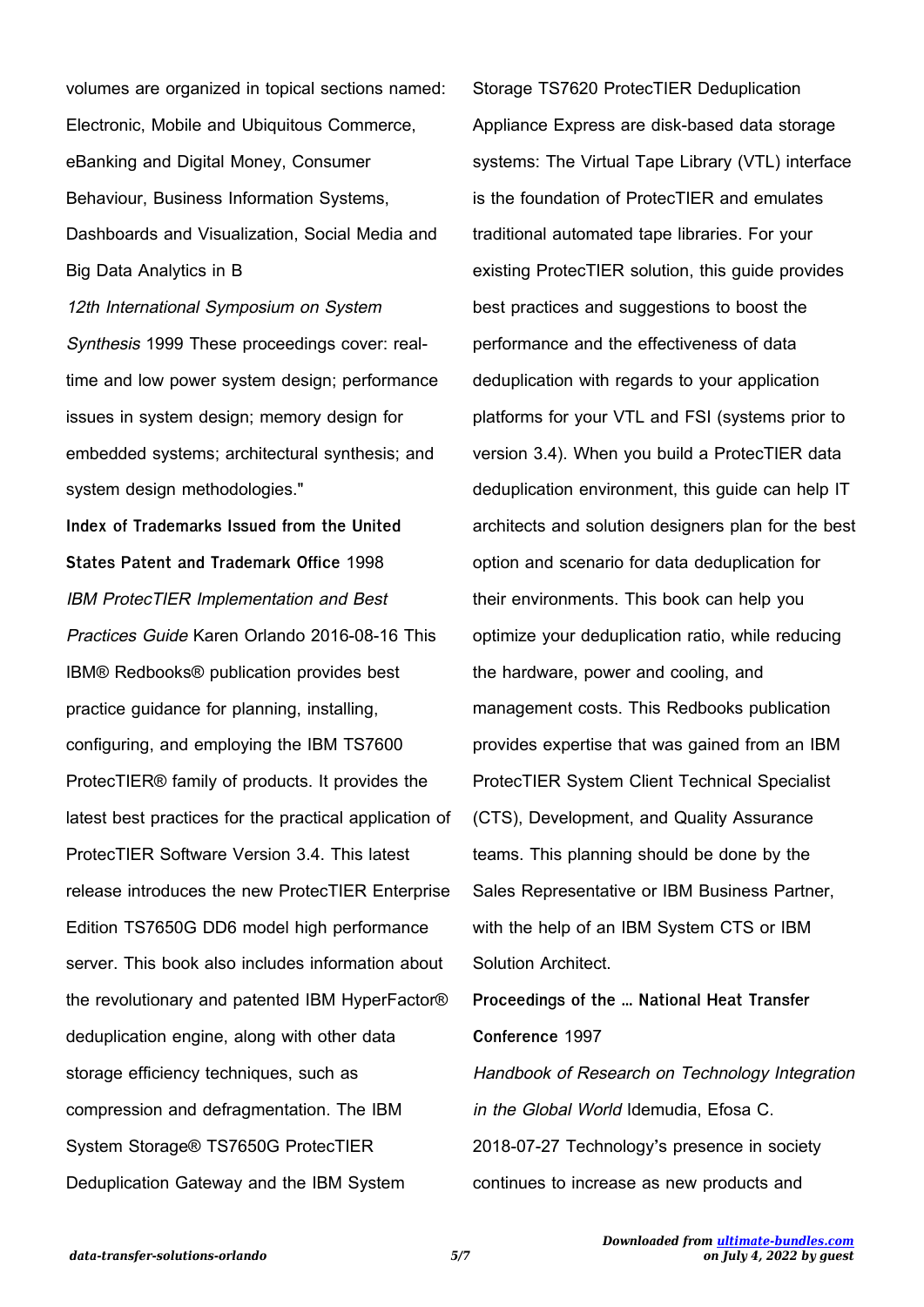programs emerge. As such, it is vital for various industries to rapidly adapt and learn to incorporate the latest technology applications and tools. The Handbook of Research on Technology Integration in the Global World is an essential reference source that examines a variety of approaches to integrating technology through technology diffusion, e-collaboration, and eadoption. The book explores topics such as information systems agility, semantic web, and the digital divide. This publication is a valuable resource for academicians, practitioners, researchers, and upper-level graduate students. Computerworld 1985-06-24 For more than 40 years, Computerworld has been the leading source of technology news and information for IT influencers worldwide. Computerworld's awardwinning Web site (Computerworld.com), twicemonthly publication, focused conference series and custom research form the hub of the world's largest global IT media network.

Mathematical and Statistical Methods for Actuarial Sciences and Finance Marco Corazza 2018-07-17 The interaction between mathematicians, statisticians and econometricians working in actuarial sciences and finance is producing numerous meaningful scientific results. This volume introduces new ideas, in the form of four-page papers, presented at the international conference Mathematical and Statistical Methods for Actuarial Sciences and Finance (MAF), held at

Universidad Carlos III de Madrid (Spain), 4th-6th April 2018. The book covers a wide variety of subjects in actuarial science and financial fields, all discussed in the context of the cooperation between the three quantitative approaches. The topics include: actuarial models; analysis of high frequency financial data; behavioural finance; carbon and green finance; credit risk methods and models; dynamic optimization in finance; financial econometrics; forecasting of dynamical actuarial and financial phenomena; fund performance evaluation; insurance portfolio risk analysis; interest rate models; longevity risk; machine learning and soft-computing in finance; management in insurance business; models and methods for financial time series analysis, models for financial derivatives; multivariate techniques for financial markets analysis; optimization in insurance; pricing; probability in actuarial sciences, insurance and finance; real world finance; risk management; solvency analysis; sovereign risk; static and dynamic portfolio selection and management; trading systems. This book is a valuable resource for academics, PhD students, practitioners, professionals and researchers, and is also of interest to other readers with quantitative background knowledge. IBM System Storage TS7600 with ProtecTIER Version 3.3 Karen Orlando 2014-02-07 This IBM® Redbooks® publication describes the IBM solution for data deduplication, the IBM System